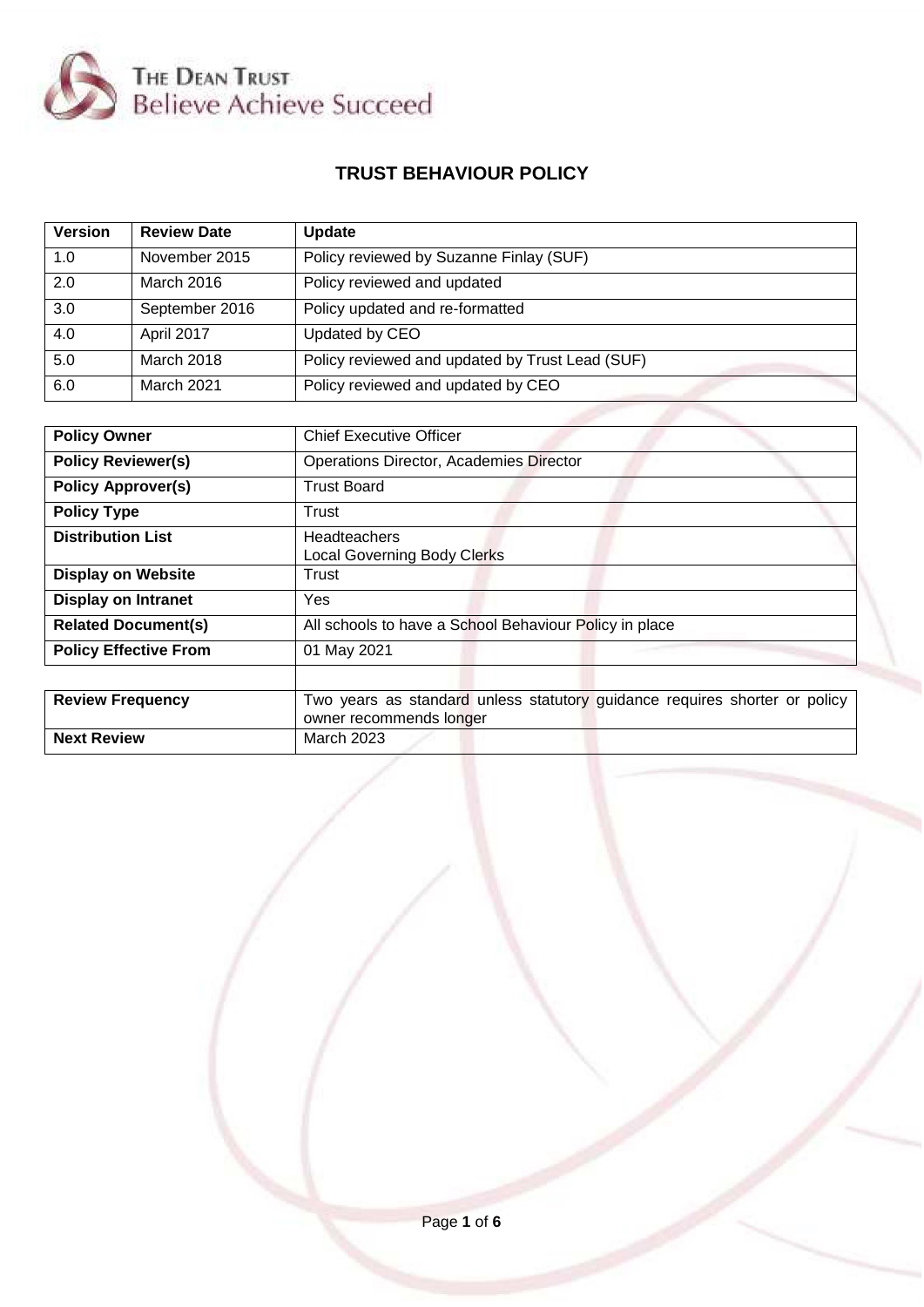

#### **AIM**

The aim of the policy is to ensure that all Trust schools offer pupils a happy, safe and caring environment in which they all have the opportunity to achieve their full potential. To this end, the policy sets out measures, which, in accordance with section 89 of the Education and Inspections Act 2006, aim to:

- Promote good behaviour, self- discipline and respect
- Promote a proper regard for authority
- Prevent bullying
- Secure an acceptable standard of behaviour of pupils
- Ensure pupils complete assigned work
- Regulate the conduct of pupils

# **THE PRINCIPLES**

The Trustees, Local Governing Bodies and all Trust schools believe that good behaviour is essential to children's educational prospects, and that good behaviour is encouraged through high expectations, a clear policy and an ethos in all Trust schools which fosters discipline and mutual respect between pupils, and staff and pupils.

The Trust believes pupils should behave well, with a proper regard for authority, and learn to take personal responsibility for their behaviour in order to maximise their educational opportunities both academically and in all other aspects of school life.

All Trust schools seek to create a safe, caring and orderly environment where pupils can learn free from disruption and from any form of prejudiced or unwanted behaviour, and where mutual respect is evident amongst the members of the school community and the community beyond the school gates.

All Trust schools promote British Values and therefore are committed to show respect for each other, fairness, equality, and tolerance for all types of diversity, including consideration for pupils with SEND.

All Trust schools aim to show consistency when responding to behaviour, and provide early prevention through strong pastoral care whilst fostering mutually supportive relationships with parents and carers.

All Trust schools believe that praise, encouragement and reward helps pupils to achieve well ensuring that every opportunity is sought to find the positive in pupils' work and efforts.

All Trust schools review and update their own behaviour policies annually in order to befit the needs of each school at the time.

# **ROLES AND RESPONSIBILITIES**

# **The Executive Team**

The Trustees, through the Executive Team are responsible for ensuring that the Trust policy communicates the desired principles which all schools should adopt in their approach to behaviour in their schools, whilst recognising the need for each of the Trust schools to manage day to day behaviour with appropriate and effective systems that meet the needs and climate of their own particular school at any time.

# **The Local Governing Bodies**

The Local Governing Bodies are responsible for ensuring that the School's behaviour policy is effectively pursued at the school and is aligned with the principles stated above. They will support their school in maintaining high standards of behaviour and ensure that the School's behaviour policy has reasonable expectations and is non-discriminatory in line with the legal responsibilities of the Equality Act 2010.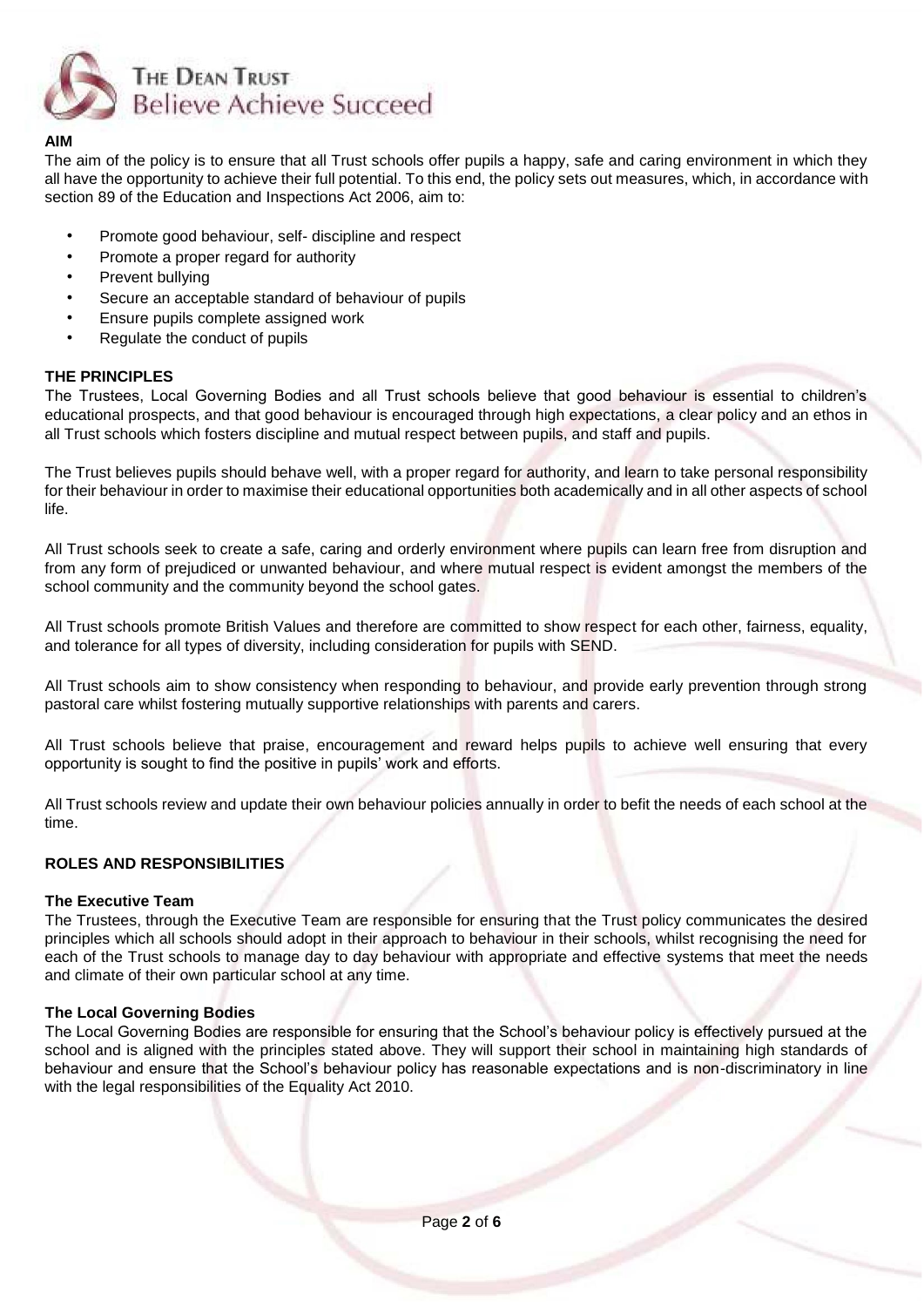

#### **Headteachers**

The Headteachers at each of the Trust schools will ensure that effective measures are taken to support the principles laid out by the Trust policy, and will determine an acceptable standard of behaviour of all pupils. The Headteacher is responsible for the implementation and application of the policy and procedures, the provision of support for vulnerable pupils, and support for staff when faced with challenging behaviour.

#### **Staff**

All staff, whatever their role in school, including volunteers, are responsible for following the school's policy and procedures in a fair and consistent way and without discrimination, and providing a positive learning environment that promotes self-discipline. Mutual support for colleagues is important to ensure consistency and high standards are maintained throughout the school. Staff contributions to the review and development of the behaviour policy and procedures are essential for maximum effectiveness.

Staff have a responsibility to ensure that all pupils are listened to and supported, and that their views are taken into account. Reasonable adjustments must and will be dependent upon an individual's specific learning needs in regards to SEND issues and social or emotional issues.

The Executive Team, Local Governing Bodies, Headteachers and staff ensure that there is no differential application of the policy and procedures on any grounds, particularly ethnic or national origin, culture, religion, gender, disability and sexuality.

#### **Parents and carers**

The Trust believes that parents and carers are expected to take responsibility for the behaviour of their children both inside and outside school. The Trust regards the relationship with parents and carers to be very important, and seeks to foster those relationships positively in order to maximise support for their child.

All Trust schools should encourage parents and carers to work in partnership with staff in maintaining high standards of behaviour, and to raise with the school any issues arising from the operation of the school's policy.

#### **Pupils**

All Trust schools have high standards of behaviour, expecting pupils to learn to manage their own behaviour quickly and take personal responsibility for it. Each school should ensure that their behaviour policy, procedures and expectations are clearly communicated to pupils and understood by all. Schools should have clear systems in place for pupils to support the zero tolerance approach the Trust holds on bullying, prejudice, harassment, disruptive and unsafe behaviour.

The Trustees, Executive Team, Local Governing Bodies, Headteachers and staff are committed to ensuring that the behaviour policy and procedures safeguard the rights of all pupils to be educated in an engaging learning environment in which they feel safe and supported, and free from discrimination. This means that in accordance with the Equality Act 2010, the application of the behaviour policy and procedures will not be prejudiced in any way, particularly on the grounds of nationality or ethnicity, culture, disability, religion or sexuality.

#### **SCHOOL RULES**

All Trust schools should make clear to pupils, staff and parents/ carers what the School Rules (or Code of Conduct) are. Pupils are expected to follow School Rules which should be displayed clearly for all to see. All schools should have clear procedures in place for breach of School Rules.

# **PROCEDURES**

Through staff consultation and periodic review, each Trust school should have procedures in place which promote selfdiscipline and personal responsibility, promote safeguarding of pupils, and which are clearly communicated and followed consistently by all staff and understood by pupils and parents.

The school's procedures, whilst consistency is absolutely essential, require a level of professional judgement from staff, to ensure that procedures carried out are fair and proportionate to the behaviour, and take into consideration the needs of any pupils with SEND or any personal or safeguarding circumstances which could be exacerbated without appropriate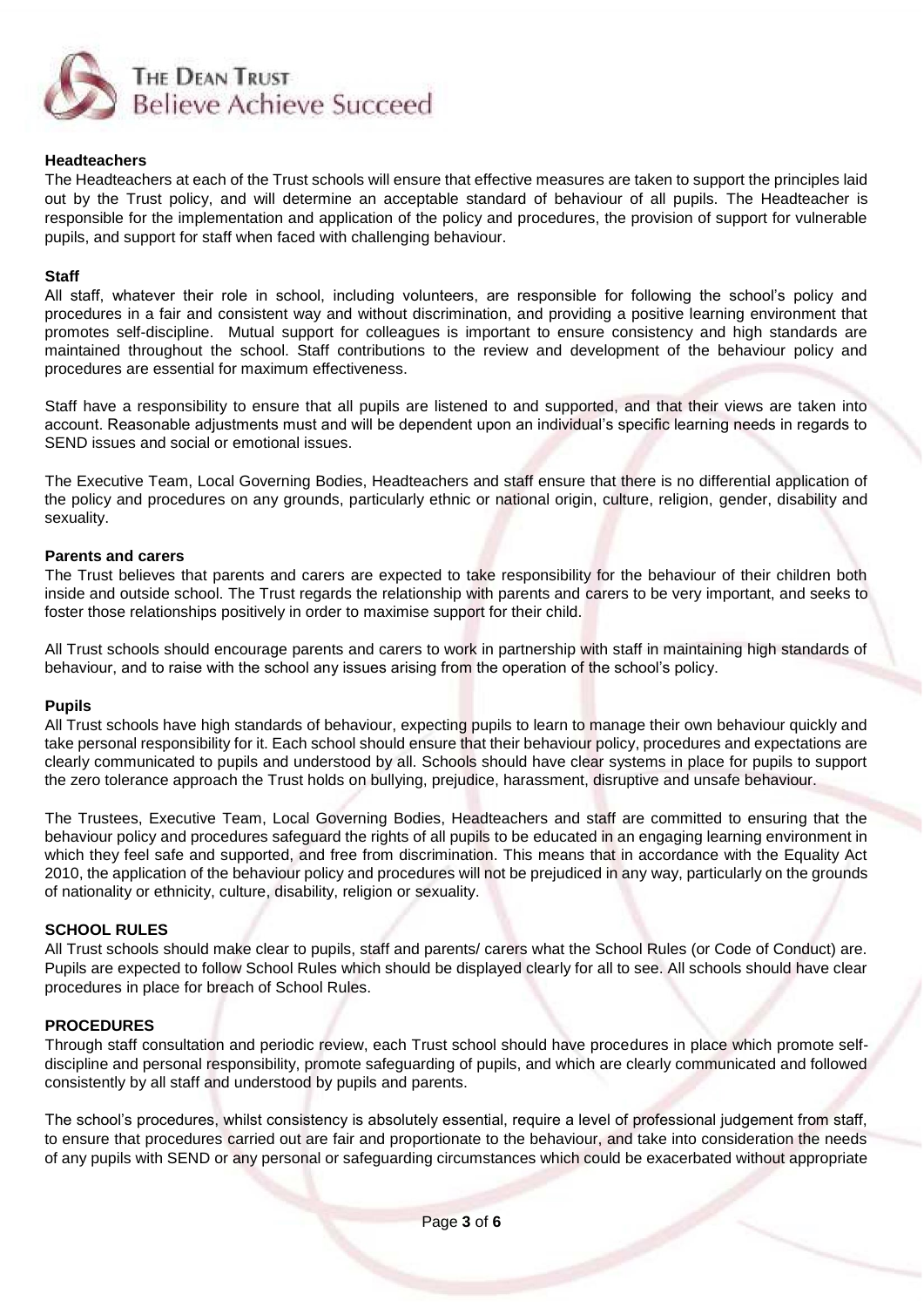

consideration and correct professional judgement. Schools should refer to their safeguarding policies if there are behavioural concerns which could indicate a safeguarding issue.

### **REWARDS & RECOGNITION**

In line with the principles of the Trust behaviour policy, all Trust schools should ensure they foster a strong culture of encouragement, praise and reward, seeking to praise more often than sanction.

Trust schools should consult with staff and pupils regarding their rewards systems to ensure that their systems motivate pupils at every age and stage, and give all pupils the opportunity to be recognised, praised and rewarded for hard work, effort and contribution to the school. Schools should consider pupils at every level of ability and seek not just to reward the highest attaining pupils, but also those showing improvement and good progress.

Schools should ensure they have a variety of rewards strategies in place, ranging from informal day to day praise and rewards to the more formal celebratory events.

#### **SANCTIONS**

At times it may be necessary to sanction pupils, when pupils fail to follow the School Rules and expectations of staff. It is the responsibility of each school to determine their sanction systems and what works best for the pupils at their schools, whilst following the common principles set out earlier in the policy.

In order to prevent disruptive behaviour, Headteachers should ensure they set the right tone and cultivate the kind of ethos in their schools which fosters discipline, where pupils can manage their own behaviour and wish to behave for the right reasons i.e. because they want to be the best they can be, not merely to avoid sanctions. Headteachers should establish a culture of mutual respect between pupils and between staff and pupils, and where disruptive behaviour is rare and regarded as undesirable amongst pupils.

Therefore, schools should ensure that pupils experience engaging and purposeful lessons and are encouraged to participate in extra- curricular activities in school that are supported by praise and encouragement.

Schools should also strive to develop strong partnerships with parents and carers, ensuring that parents understand the school's stance and approach to behaviour, and are familiar with the school policy.

The Trust believes that teachers can overcome most behavioural problems, and that standards of behaviour in school are exactly those that are expected from parents/carers in their homes. Therefore, we expect decisions in school to receive full parental support.

Schools should also ensure that staff provide clear explanations for the sanctions applied, together with guidance and discussion with the pupil on how to avoid future sanctions. Schools should ensure that appropriate adjustments are made for pupils with SEND, depending on their type and level of need, and recognise that staff responses to behaviour may vary according to the age of the pupil and any other special circumstances that may affect the pupil.

As a Trust we operate a range of sanctions when necessary and appropriate, including but not exhaustive of the following:

Detention, withdrawal from lessons or social time ('isolation'), internal exclusion, community work, fixed term and permanent exclusions.

All Trust schools should outline their range of sanctions within their policies, making it clear to pupils and parents what they can expect if a pupils' behaviour fails to meet the expected standard. Headteachers should ensure that staff apply sanctions fairly and consistently and explain to pupils the reasons for applying a sanction.

#### **RESPONSE TO BULLYING AND PREJUDICED RELATED BEHAVIOUR**

The Trust does not tolerate bullying and discriminatory behaviour. All Trust schools should ensure they have systems in place where pupils can easily report any incidents or suspicions to staff; they

should inform parents without delay and ensure support for both victim and perpetrators following the investigation. All schools should specifically reference Anti-Bullying strategies as part of their School behaviour policy.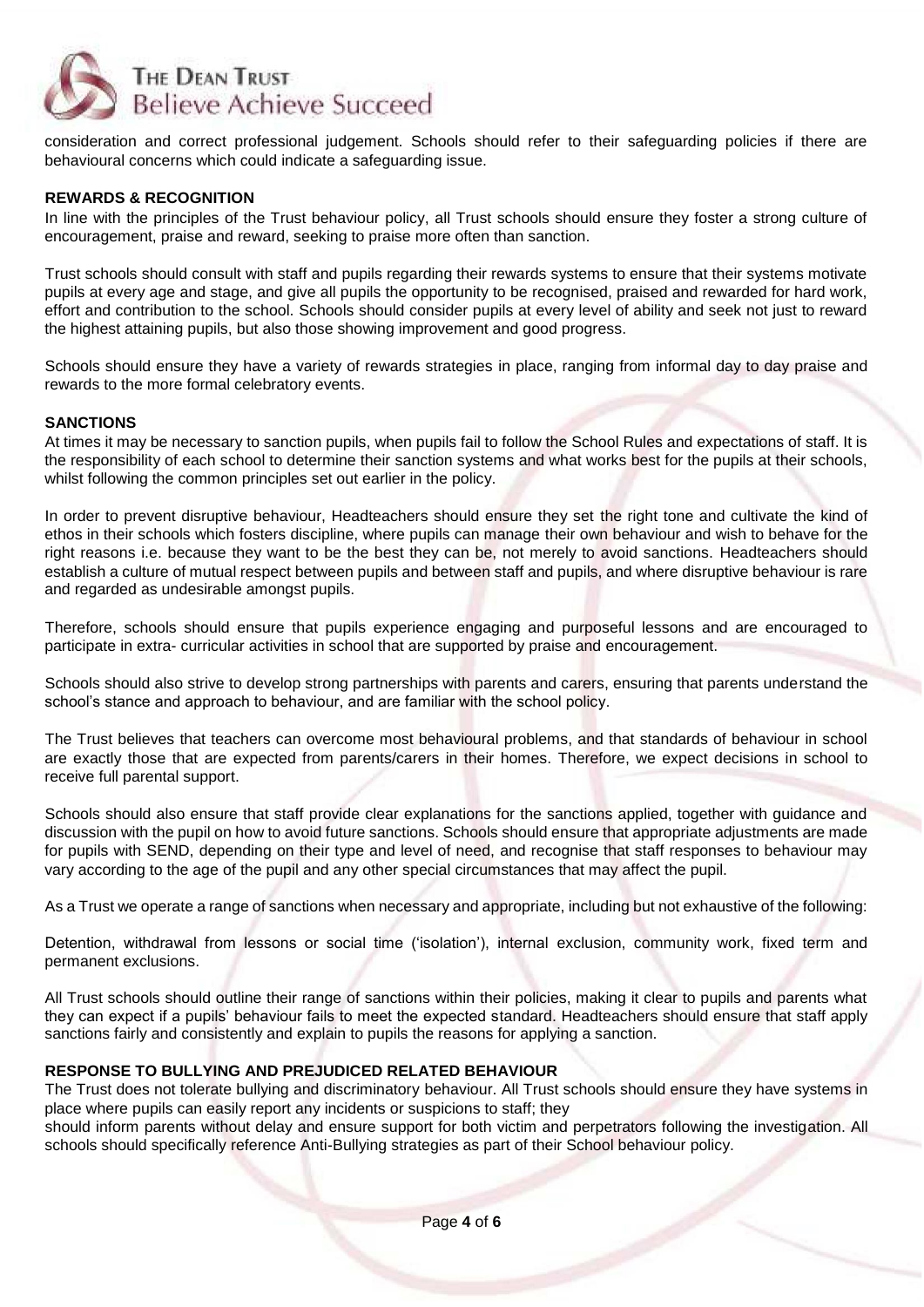

All Trust schools are committed to British Values, which includes tolerance of others. All pupils, staff and parents should know the meaning of bullying, and Headteachers should build a culture of intolerance to prejudiced behaviour of any kind, encouraging pupils to have the confidence to report bullying or suspicion of bullying, name calling or any kind of discriminatory behaviour. Schools should have a range of communication options for pupils to report their concerns.

Schools should ensure that any incidents of bullying and prejudiced related behaviour are recorded and monitored.

Schools should also consider their safeguarding policies with reference to preventing and dealing with peer on peer abuse, online bullying and sexual harassment *(in line with Keeping Children Safe in Education 2020).*

#### **USE OF REASONABLE FORCE**

Members of staff have the power to use reasonable force to prevent pupils committing an offence, injuring themselves or others, or damaging property, and to maintain good order and discipline in the classroom.

Headteachers and authorised school staff may also use such force as is reasonable given the circumstances when conducting a search without consent for 'prohibited items'

*(Searching, Screening and Confiscation- January 2018)* that have been or could be used to commit an offence or cause harm.

Some staff in Trust schools, such as key pastoral staff or Teaching Assistants may receive positive handling training, which they may need to use occasionally in situations requiring restraint of a pupil.

Trust schools should make clear in their policies and to staff the purpose of using reasonable force and when it may be necessary to do so.

#### **BANNED ITEMS**

The Trust follows the DfE guidance *(Searching, Screening and Confiscation- January 2018).* In the interests of the health and safety of pupils, staff, other members of the school community and visitors to the school, Headteachers should ensure that parents, pupils and staff know what the 'prohibited' items are, and should ask parents and pupils to ensure they are not brought in to school.

In the majority of cases the application of common sense will easily determine what should not be brought in to school. However, Headteachers should make clear that the Trust will not tolerate 'prohibited items' in schools and that if this does happen, the matter will be taken very seriously by the school.

The Trust school behaviour policies should include a list of the 'prohibited' items in their policy together with any other school banned items *(as listed in DfE quidance January 2018 and s5 of Education Act 1996)* as clear guidance for parents and pupils. Schools may wish to display a list of these items elsewhere, such as pupil planner, parent handbook, for example.

# **SEARCHING WITH AND WITHOUT CONSENT**

Pupils suspected of bringing in any item in the 'prohibited' list may be searched without consent, including their belongings, by the Headteacher or other staff whom the Headteacher authorises. Schools do not need parental permission to search, but parents or cares would be informed if a search has been made. Headteachers should follow the DfE guidance stated above regarding how to conduct a search and when it may be necessary to involve the police to conduct the search.

Pupils suspected of bringing in any 'school banned' item (those which are not included in the 'prohibited' list), may be searched but only with the pupil's consent, by a member of staff who is authorised to do so by the Headteacher. Refusal to cooperate with staff is likely to incur a sanction.

#### **SEIZING AND CONFISCATION**

A member of staff may confiscate, retain or dispose of a pupil's property as a disciplinary penalty, where reasonable to do so *(s91 Education and Inspections Act 2006).* There is no need to gain parental consent if an item is seized within a lawful 'without consent' search, and is reasonably suspected of being, or likely to be, used to commit and offence or cause injury or damage to a person or property.